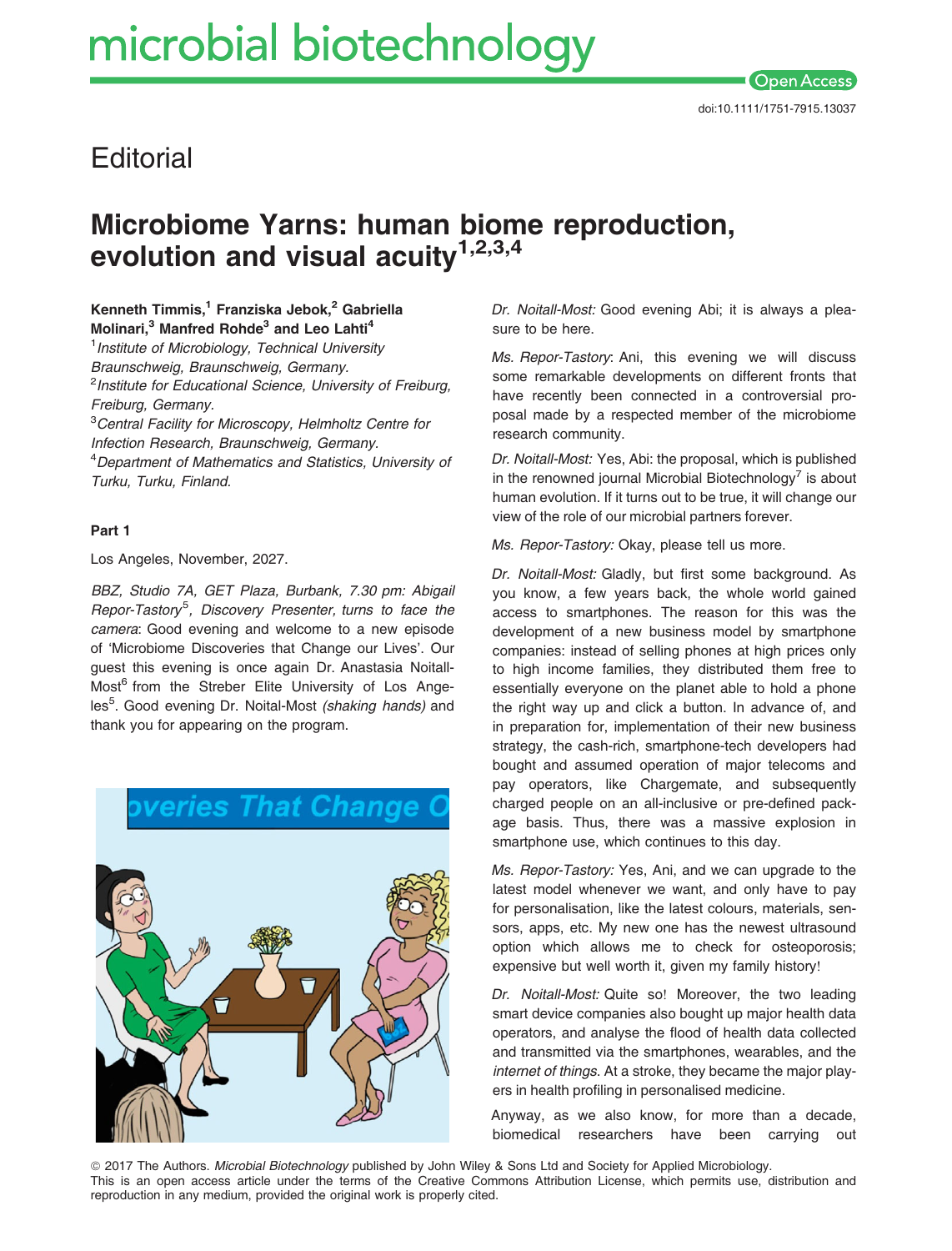longitudinal analyses of the microbiota of a number of body sites, along with corresponding clinical parameters, to obtain insights into the possible roles of our microbes in body functions and health and disease. Well: one study carried out by Drs. B. L. Eary and O. Culah, both coincidentally named by their mothers after patron saints of vision, St. Lucia<sup>8</sup> and St. Odile<sup>9</sup>, of the Centre for Ocular Microbiology in Belfast, which investigated possible relationships between visual acuity – how well we see – and the microbiota of the conjunctiva – the outer surface of the eye and the inner surface of the eyelid – and the tear gland which lubricates these surfaces, led to a disturbing finding. Apparently, progressive deterioration of vision, which used to be primarily a problem of our older citizens, is increasingly also affecting younger people in the  $20 + a$  age group.



While the worsening trend of acuity deterioration has been observed by ophthalmologists for some time, it was assumed to be caused by eye strain resulting from constant peering at smartphones and tablets while keeping up with social media activities.

Ms. Repor-Tastory: Yes, I know what you mean! I sometimes get quite blurry eyed after an hour or so of scrutinising the new selfies posted by my friends and competitors. And not only because of jealousy.

Dr. Noitall-Most: Absolutely! Another explanation, recently proposed by a famous French scientist, and rapidly gaining ground, is that the trend towards excessive political correctness is increasingly preventing us from seeing things as they are – we are becoming visually impaired through optical distortion<sup>10</sup>. But the new findings relegate both hypotheses to the waste bin.

Ms. Repor-Tastory: Wow! So please tell our viewers what the Belfast group discovered.

Dr. Noitall-Most: Right: so what Lucia and Odile found was a new cause of ocular impairment that is rapidly increasing in frequency. The aetiology of this new malady was investigated in collaboration with the Imaging Group of Mabriella Golinari and Ranfredy Mohde of the Walpur Gisnacht Institute for Cellular Pathology in Bad Hurzbarg in Northern Germany, and revealed to be a new bacterium colonising the cornea which produces copious amounts of a slime that reduces visual acuity by creating a translucent film over the corneal surface. This bug was given the name Phonescreenia blearyeydi<sup>11</sup>.



But the thing is this: although Phonescreenia blearyeydi is easily treated with antibiotics, young people are refusing to have any antibiotic intervention that is not absolutely essential – i.e. lifesaving – because of the antibiotic resistance scourge. As you know, in 2016, the World Health Organisation sounded the alarm of the pending antibiotic resistance catastrophe that would basically render potentially lethal infections untreatable<sup>12</sup>. For this reason, young people have been accepting poorer vision rather than take the risk of subsequently contracting a life-threatening infection.

Ms. Repor-Tastory: Golly! But how can the smartphone provoke the growth of Phone...whatever it is called?

Dr. Noitall-Most: Well, it seems that the eye does not like to be set at a single focal length for long periods of time. Indeed, it developed evolutionarily for the hunter-gatherer who was a predator among other predators and who needed to be constantly scanning near and far vistas for opportunities, like food, potential mates and hazards, so the eyes were continually adjusting to changing focal lengths. In the world of the smartphone, however, the eye is trained for very long periods of time on an object always some 25 cm from the retina, so the muscles controlling both eye focussing and movement are not exercised, or at least only within a certain range determined by the smartphone. Of course, a variety of eye exercises have been proposed to compensate for this<sup>13</sup>, but the effectiveness of some of these is controversial and, anyway, most people either forget or do not have time for them. Importantly, what the researchers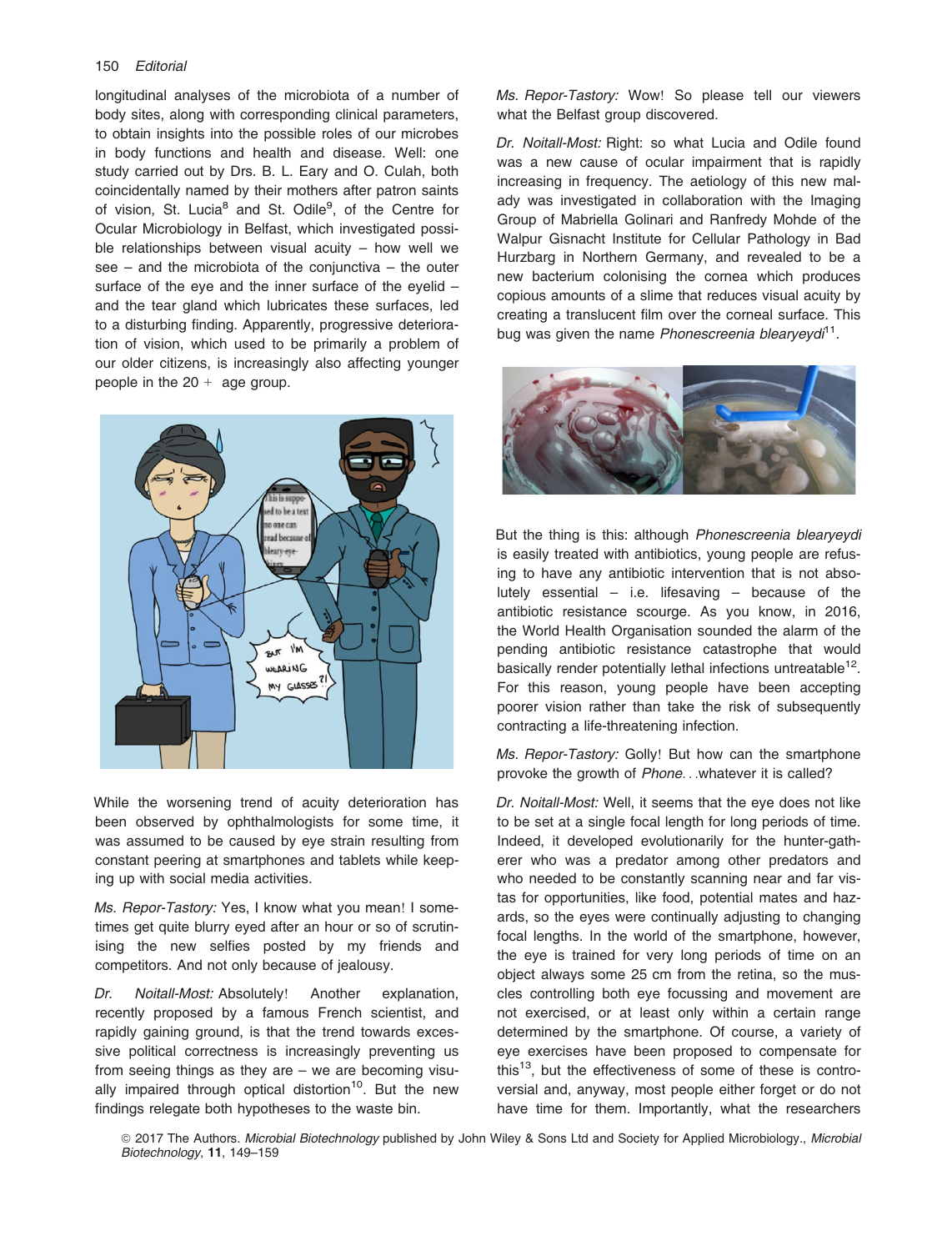found was that, in people who spend a lot of time on smartphones, small amounts of a new metabolite are secreted into the tear glands, and thence onto the cornea. It turns out that this metabolite stimulates both the growth of Phonescreenia blearyeydi, and its production of slime; they called it iGROWF, for eye growth factor. iGROWF secretion is the physiological response to insufficient eye muscle exercise.

Ms. Repor-Tastory: So what will be the long term consequence of this?

Dr. Noitall-Most: Well, before we get to this, an important, related discovery needs to be brought into the picture. This is that birth rates are going up again, which is amazing, given that fertility had been falling steadily over recent years<sup>14</sup>, ostensibly due to the accumulation of xenoestrogens (estrogen-like) and other endocrine-disrupting chemical pollutants in the environment, and the food chain<sup>15</sup>. This unexpected change in trend has been investigated by Dr. Fecunditas  $-$  Ditty for short  $-$  Amoretto of the Genghis Institute of Reproductive Biology in Rome, who found that, contrary to expectation, fertility has been increasing rather dramatically in recent years. Moreover, the endocrinological profiles of younger adults are also changing and are consistent with higher libido levels and sexual activity.

Ms. Repor-Tastory, wickedly: Gosh! Are you saying that there really is a relationship between sexual activity and our ability to see? So the old saying is correct!

Dr. Noitall-Most, smiling: No, not really: despite some well-publicised exceptions<sup>16</sup>, too much sex does not make you blind, although the converse may well be true: poor vision does seem to increase interest in carnal activity.

Ms. Repor-Tastory: Ah – is this a variant of the non-functioning television story?

Dr. Noitall-Most: Absolutely, Abi! Anyway, the big question is: what is the cause of this new endocrinological trend? Serendipitously, Dr. Amoretto met Joe Lee Swagman of the Australian National Institute of Marsupial and Rodent Psychology in Alice Springs at a symposium on Microbiome Mediators of Behaviour in Reno, Nevada. During the meeting, Ditty and Joe became, shall we say, networked, which created an environment for pillow talk that inter alia included discussions about current endocrinological and microbiomological developments in young adults. These discussions led them to realise that there was a correlation between microbiota changes recorded recently and the increases in fertility. So they decided to investigate together the possibility that this correlation reflects a causality. The first thing they did was to use an ultra-sensitive metabolome profiling

system to look for metabolically-active small molecules in the intestinal tract of young adults, and to compare these with corresponding levels of libido, frequency of sexual activity, and frequency of pregnancy. Interestingly, they found a new testosterone-like compound, or TLC, in many subjects, the levels of which correlated nicely with levels of libido and frequency of sexual activity, in both male and female subjects, and with pregnancies in females.

They then teamed up with the Irish and German groups to form an international research consortium which used high throughput single cell cultivation and metabolite screening to identify the microbes producing TLC. This resulted in the isolation of a bacterium that was easy to cultivate in the laboratory and produced large amounts of TLC. It turns out that this bug is present in almost all people, mostly in low numbers, but in higher numbers in young people with high libido. With a specific labelled antibody, it was possible to show that this bacterium is almost always found in small microcolonies on the surface of the epithelial cells of the small intestine – the socalled brush border of the enterocytes – which would favour maximal entry of the hormone into the intestinal blood capillary system. Dr. Amoretto named this bacterium Casanovia resplendenti<sup>17</sup>, or CNR for short.



The intrepid researchers isolated pure TLC in quantity from CNR, determined its chemical structure, and Joe Lee Swagman then investigated its activity by introducing it into the intestines of laboratory mice.

Since Joe is a good multi-tasker, he was able to monitor mouse behaviour in the experiment while simultaneously organising a barbie for his lab mates and consuming several beers. The result of the experiment was that, whereas control mice behaved normally, those receiving TLC went into a frenzy of copulation that did not stop until they were either exhausted or grimacing with pain.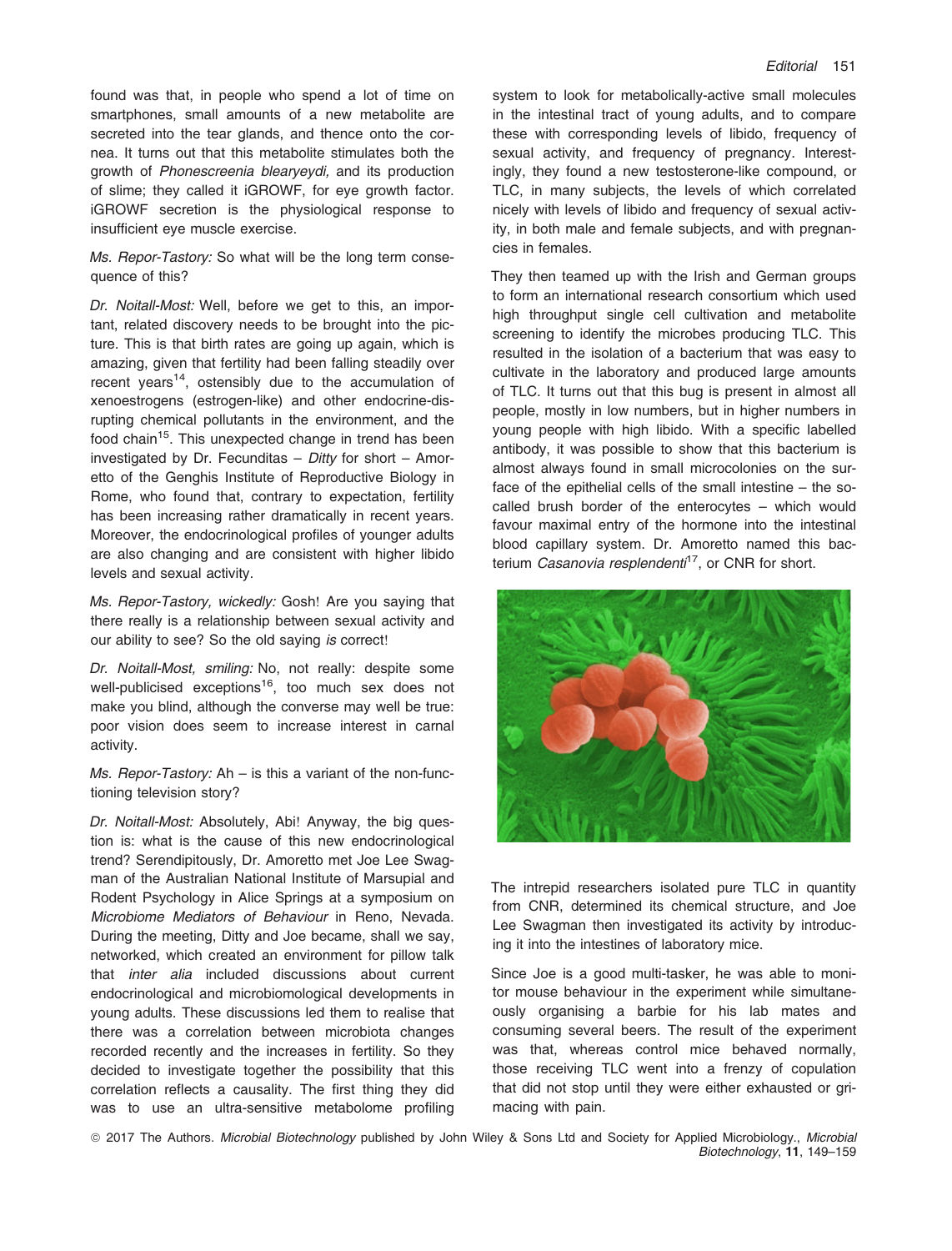



This series of experiments suggested that TLC is a powerful libido stimulant and that the increased libido seen in young people is most likely due to higher levels of CNR in their intestinal tracts.

Ms. Repor-Tastory, facial expressions signalling conflicting emotions: Gosh! Er...will TLC become available to the general public at some point?

Dr. Noitall-Most, squinting at Abi: Yes, Abi, many people are asking this question and, of course, several companies are actively exploring the commercial opportunities available, both for the natural product and for synthetic derivatives.

But to get back to the story. Since the results were obtained in an animal model under controlled laboratory conditions, the team wanted to assess the situation in humans in their natural settings. They therefore carried out an analysis of TLC levels in faecal samples of a large cohort of volunteers, who also provided detailed information on their activities that were queried in an extensive questionnaire. As you know, in societies where there are no restrictions on the choice of partners, the Pareto Principle<sup>18</sup> states that 20% of young heterosexual men will bring to bed 80% of available heterosexual women, and 20% of young heterosexual women will bring to bed 80% of available men.



So, in the analysis of the questionnaires completed by the study cohort, the 20% men and 20% women who were particularly sexually active were readily identified and compared with the other group of subjects characterised by somewhat more restrained behaviour. They then enlisted the aid of the renowned mathematician, Professor Fidget Jones<sup>19</sup>, in the analysis of the results. As a result, he was able to derive a term, the Frequency and Diversity Index of Procreation Activity, or FDIPA, that categorised the subjects $20$ .



The conclusion of this study was convincing: the Pareto 20% groups, characterised by high FDIPA values, contained up to 100x more TLC-producers than the 80% 'control group', characterised by average FDIPA values.

Ms. Repor-Tastory, a little too enthusiastically: Gosh! Do the 20%ers look any different from the 80%ers?

Dr. Noitall-Most: Well, Abi, I have no idea. I do not believe that documentation of physical attributes was part of the study design. But future studies will surely include additional, relevant parameters like these.

Anyway: to continue. The team then examined some historical faecal sample collections that had been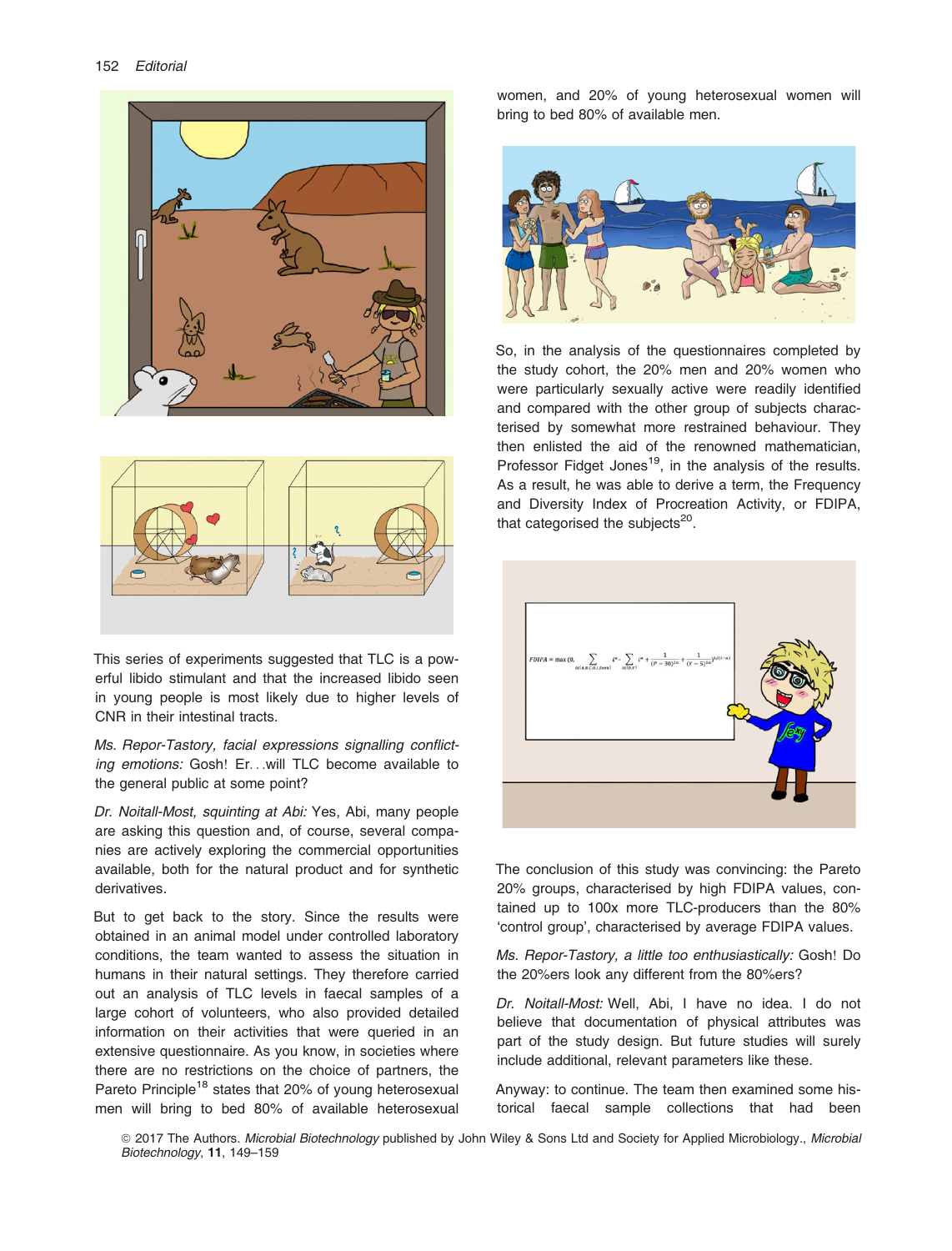conserved well at  $-80^{\circ}$ C or lower, in order to see whether the average TLC content has changed over time. And indeed, what they found was that TLC levels had been rather constant over several decades prior to, and one decade into, the mass acquisition of smartphones and other devices, and the explosion in social media, but then sharply increased over time for about a decade, more or less in parallel with the increase in problems of visual acuity in young people.

Ms. Repor-Tastory: Well, on that note, we'll take a break and return in a few minutes to this fascinating story to learn more about the role of our microbiome in vision, reproduction and evolution of the human biome.

### Part 2

Ms. Repor-Tastory: Welcome back viewers! Okay, Ani: you have given us a lot of information, but what does it all mean?

Dr. Noitall-Most: Well, Abi: at this point, we cannot be absolutely certain, but there is an interesting theory, advanced by Professor Tim Kennis of the Queenton Institute of Advanced Studies and published in Microbial Biotechnology<sup>7</sup>, which is rapidly gaining acceptance. His starting point is the fact that the primordial, quintessential property of all living things is reproduction – an organism that does not reproduce sufficiently rapidly goes extinct. Essentially all other features of living organisms serve to mediate growth and reproduction. The only exception is the human, who additionally allows himself the privilege of a few less- or non-reproduction-contributing activities, like stamp collecting, writing computer programs, knitting, doing tax returns, mowing the lawn, watching quiz shows, playing bingo, tinkering with old cars, etc., but even then these are always peripheral to the main business of growing (= eating) and reproducing.

So: while it is true that the global community continues to grow at an alarming rate, given the limits of available of resources $^{21}$ , some populations, like those of Southern Europeans, have for a long time been experiencing falling birth rates and thus were on a trajectory towards extinction<sup>14</sup>. Of course, evolution will tend to react to this and adaptively compensate in some way. However, evolution is generally considered to be a slow process, with observable change needing many generations. For humans with reproduction rates of 20 years, give or take, this is hundreds of years. However, Kennis suggests that, although we have always previously considered human evolution to involve only the human being itself, in reality the entity upon which natural selection works is the human biome. Unlike humans, members of the human microbiome reproduce in minutes-hours so,

in fact, microbiome-influenced characteristics can evolve rapidly.

Thus: according to the scenario developed by Professor Kennis, the human microbiome has somehow recognised that its reproduction rate is lower than sustainability requires, placing it on a trajectory to extinction, and has therefore taken robust steps to correct this, to increase reproduction rates, and thereby accelerate the process of human evolution.

Because of the spectacular increase in smartphone usage, connectivity and social media, people spend a major part of their lives looking into the smartphone/ tablet, which is time they previously used for other things, including procreation. Our carnal footprint became smaller. It is often said that sex is on the wane because of increasing stress in our lives which reduces libido. However, reduced opportunity in time and place is also a significant contributing factor! Previously, we were much more spontaneous and opportunistic, and used to consecrate considerable effort and resources in the plotting of when and where: the logistics of coupling constituted a central preoccupation of our lives. But the loss of time that became dedicated to activity on social media practically eliminated both spontaneity and logistical orchestration, thereby reducing carnal activities to quick fixes for all but dedicated fundamentalists.

Well, Professor Kennis concludes that this did not sit at all well with our microbial friends who became increasingly frustrated watching the – mostly inane – unproductive social traffic on the smartphone screen, while all the time willing us to get on with the business of fulfilling our contractual biological obligations. Or, in the context of a current theory we discussed in an earlier program<sup>22</sup>, namely that humans may simply be microbially-designed and controlled scaffolds for microbial habitats, the microbes will not permit non-reproductive lifestyles! So: as soon as the aberration looked as though it would continue for a while, our friends plotted mitigation strategies and orchestrated our rapid evolution. This is classical Gaia – the normal biological compensatory response to functional change<sup>23</sup>.

Kennis proposes that our microbiome friends organised themselves into a sort of microbial action group against smartphones, and has coined the term MAGASP for this. He suggests that MAGASP developed three strategies to compensate for inadequate birth rate levels, namely changes that increase intimacy, libido, and fertility.

The first is an increase in the deterioration of visual function in people of reproductive age, which previously had been a health issue mostly in people well past the age of reproduction. The consequence is, of course, that folk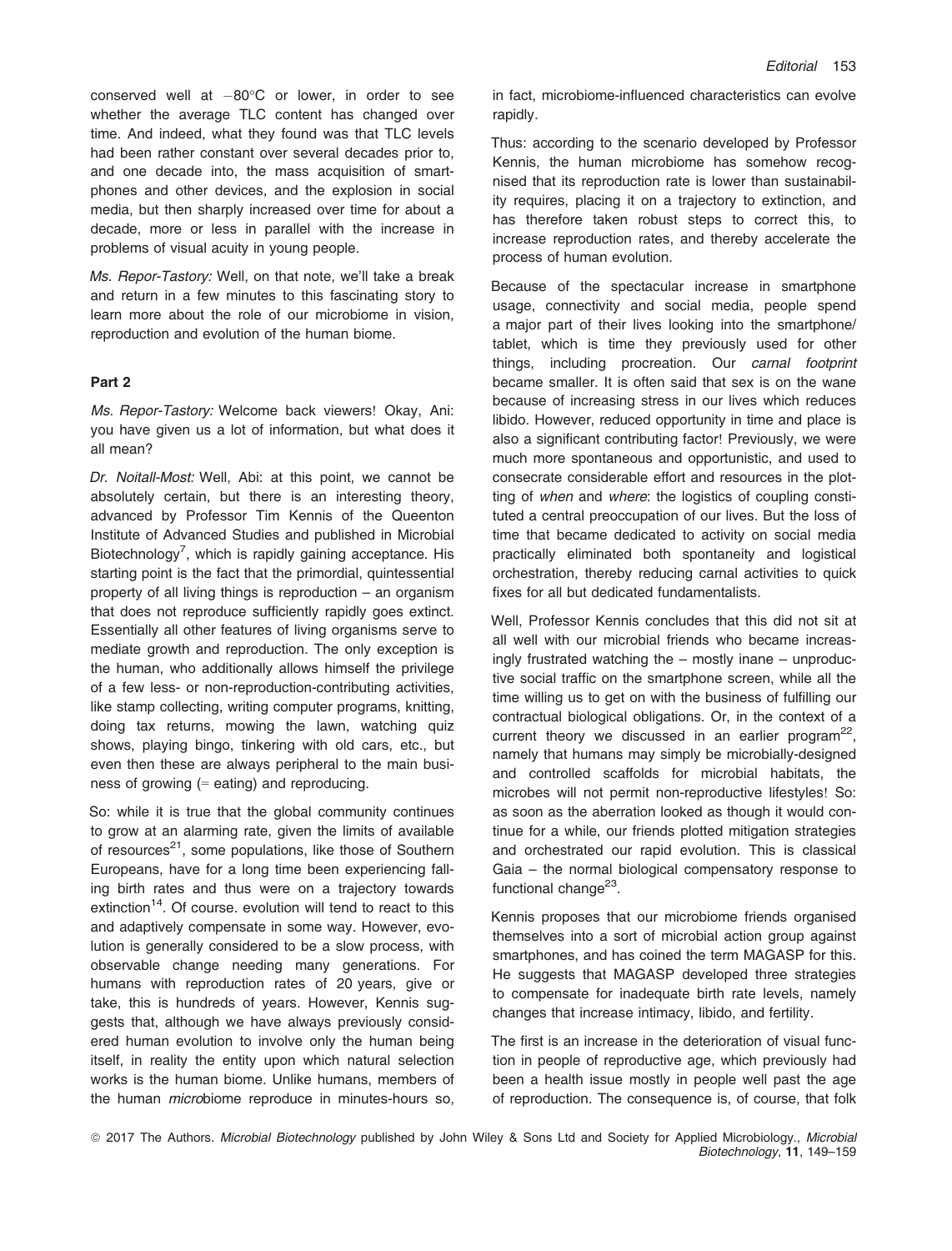find it less enjoyable to look at their phones for extended periods, gain more free time and, at least subliminally, consider other activity options to fill the gap, including fun between the sheets.

The second, as we have seen, is the general increase in population sizes of CNR-type intestinal bacteria that produce TLC which mediates increased libido.

Ms. Repor-Tastory, with a wicked expression: Yes, Ani: but surely an increased libido does not in of itself translate to increased fertility? In my personal experience, Southern Europeans have always enjoyed a more than respectable libido, despite the fact that their birth rates were falling. During a recent holiday in Sorrento, I met this incredibly ......... (angry noises emanating from the in-ear headphone)...Oh, sorry, I did not mean to interrupt...



Dr. Noitall-Most: Of course, Abi, you are absolutely correct. As I mentioned earlier, falling fertility has been assumed to be the consequence of the accumulation of xenoestrogens (estrogen-like) and other endocrine-disrupting chemical pollutants derived, for example, from plasticisers used in the production of petrochemicalbased bulk polymers, in the environment, from which they enter the food chain<sup>15</sup>. Because of the highly serious consequences of endocrine-disrupters, there has been a lot of research to find microbes able to degrade such compounds $^{24}$ . While degraders have been found, they have not until recently been shown to be useful, because the concentrations of these hormone-like pollutants in the environment are very low, despite being highly active. Low concentration pollutants have traditionally been ignored by our microbial friends who, like us, prefer to eat more accessible tasty items of food. Now, however, Professor Polly C. H. Lorinate, Chief of the Microbiology Detoxification Group at the Environmental Chemical Research Center in Leipzig, has shown that a bacterial degrader of endocrine disrupters, which they named Oestrogobbla furiosus<sup>25</sup>, has established

itself in the human gut flora and completely degrades these compounds even when present at very low concentrations. So: the third string in the microbiome bow is bacterial removal of agents that depress fertility; as a result, the fertility of young people is increasing.



Ms. Repor-Tastory: Well, Ani: rapid evolution of humanity via its microbiome is indeed an exciting, if slightly worrying, prospect. Are we all condemned to poor eyesight?

Dr. Noitall-Most: Of course, that is the central question, and cannot yet be definitely answered. However, followup studies seem to suggest that, as birth rates go up, so the frequency and severity of impairment of visual acuity go down. Thus, it seems that our microbial friends recognise the basic evolutionary utility of smartphones and will (a) allow their reduced use, without compromising our ability to see the Mont Blanc when there is no cloud cover, etc., but (b) retain the capacity to punish us for, and correct, any habit we develop that compromise in any way their (and our) reproduction rates.

Ms. Repor-Tastory: Well, this is all rather sobering! Kennis' notion that our microbiome orchestrates our evolution seems rather radical: is his proposal generally accepted by experts in the field?

Dr. Noitall-Most: Yes, Abi, it is becoming widely accepted, not least because there are many examples in biology of microbes known to influence animal and plant behaviour. For example, the symbiotic bacterium Wolbachia can even determine the gender of its insect host $26$ .

Ms. Repor-Tastory (with a look of horror and shifting uncomfortably in her chair): Ooohh: how creepy! Are there any other consequences of these findings?

Dr. Noitall-Most: Yes, Abi, there are. Indeed, a most interesting aspect of these discoveries is an unexpected plethora of knock-on effects that greatly exceeds those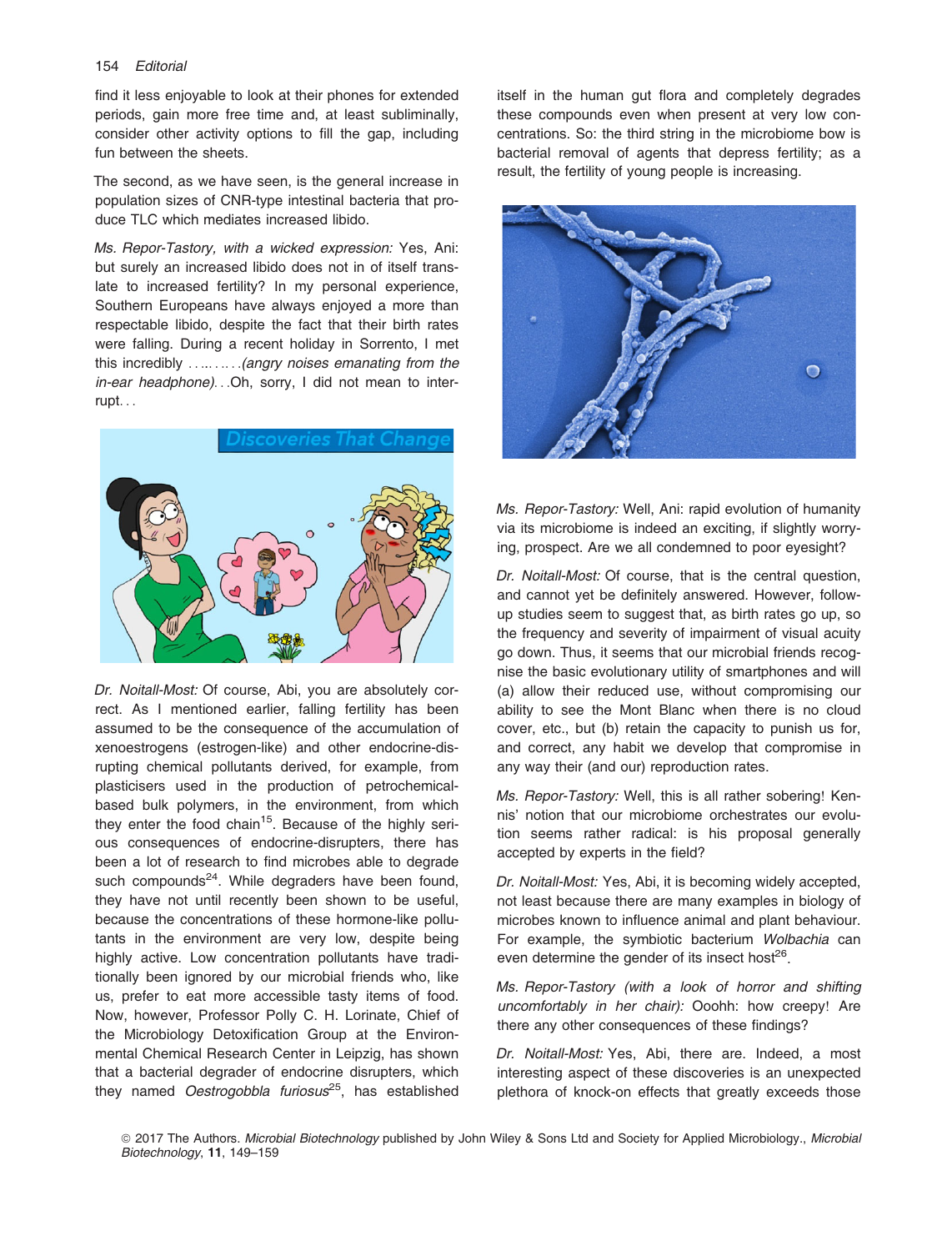of other microbiome discoveries we have so far reported on this program.

The first is that now everybody and his dog know about microbiomes and their dominant role in our physiology and well-being. This heightened awareness is obviously a good thing and contributes generally to healthcare literacy in the general population which, in turn, encourages adoption of healthy lifestyles $27$ . For example, only the other day, a leading microbiome researcher, Professor Gill Jackbert, told me that he has many requests from schoolchildren to undertake vacation internships in his group to determine their microbiomes and biome-health profiles.

Also, the reduced usage of smartphones has not only led to an increased appreciation of the visual pleasures of our environment, but concomitantly also of the other senses. So, for example, we see far more folk out and about without music streaming into their ears, appreciating the sounds of the country, the joyful squeals of children in the playground, the dawn and evening bird chorus, etc. And there has been a substantial reduction in road accidents, especially those of cyclists, as a result of being able to hear approaching traffic. There is, however, one small hard core group who persist in constant in-ear bombardment of the senses, namely teenagers, presumably to avoid hearing their parents reminding them to get up for school, finish their homework, etc. However, this is just a phase and they grow out of it.

Ms. Repor-Tastory: Of course, Ani..... I vividly remember that, as a teenager, I had an absolute need for constant music for my well-being.

Dr. Noitall-Most: Moreover, the change from the smartphone being our primary environment, to the environment being our environment, has had a few other consequences. One is that partnerships which originated and prospered through the smartphone – we all know couples who met on the internet, spent all free time on the phone, including quality time like a dinner date in a favourite restaurant, or on breaks at scenic spots on a hike, and frequently communicated with one another via social media – suddenly became objectively appraised though a full complement of senses, in the cold light of day so to speak, and were found, often accompanied by considerable surprise, to be wanting. There has thus been a flurry of separations of couples and re-assortment of relationships, based on old fashioned parameters, like mutual attraction, common (non-phone) interests, material assets, new citizenship opportunities, and so forth.

Ms. Repor-Tastory: Well, there are certainly a multitude of consequences of less phone usage. However, before we bring our discussion to an end, I should like to pose my usual final question: are there economic consequences of this work?

#### Dr. Noitall-Most: Indeed there are, Abi!

As we have seen, the changes in the business models of smart tech companies, and a massive expansion in ownership of phones and other smart connected devices, and their use, directly induced a Gaia response that involved our microbiome inducing impairment of visual acuity and, as a consequence, reduced phone usage and hence profits. Well, the new phone-smart tech companies, which have added telecom operations, e-money collection, and personal data analysis services to their portfolios, are some of the most innovative and nimble business folk around. Their response to falling phone usage has been to increase involvement in health data collection, analysis and marketing of personalised medical profiles and healthcare recommendations. Moreover, two major players each bought up a leading pharma company and, more importantly, numerous startups, and are beginning to develop and market new pharma products based on their own analyses and recommendations. These erstwhile smartphone/tech developer companies are now predicted by some to become the major pharma industry players of the future. And, of course, the first products they are developing are ophthalmological products to prevent or treat deterioration of visual acuity. They say they do this because of their deep sense of corporate responsibility to solve problems they created, but more cynical types observe that creating a market to satisfy with a new product is standard business practice and that, anyway, improvement in visual acuity will increase phone usage.

Of course, a major interest is the economic potential of TLC and its derivatives. Interestingly, one major player in the commercial development of TLC-based products is the company PULPS<sup>28</sup>, which markets exclusive products developed primarily for the more senior members of well-to-do society. Clinical trials thus far carried out on both females and males are highly promising. Not only are low doses of TLC extremely effective at errr (coughing discretely), let's say, encouraging folks to indulge, but also seem to reduce smartphone dependency. The test cohort, in contrast to the control group, seemed more interested in their partners than in their virtual social network, which is truly a reversal of the previous trend. Already, with the naturally-elevated levels of TLC among young people, our carnal footprint has increased, accompanied by parents walking their prams or playing with infants in the park, without a sight of a phone and showing obvious pleasure and pride in parentage and interactions with the little things. This behavioural change contrasts with the previous situation, when most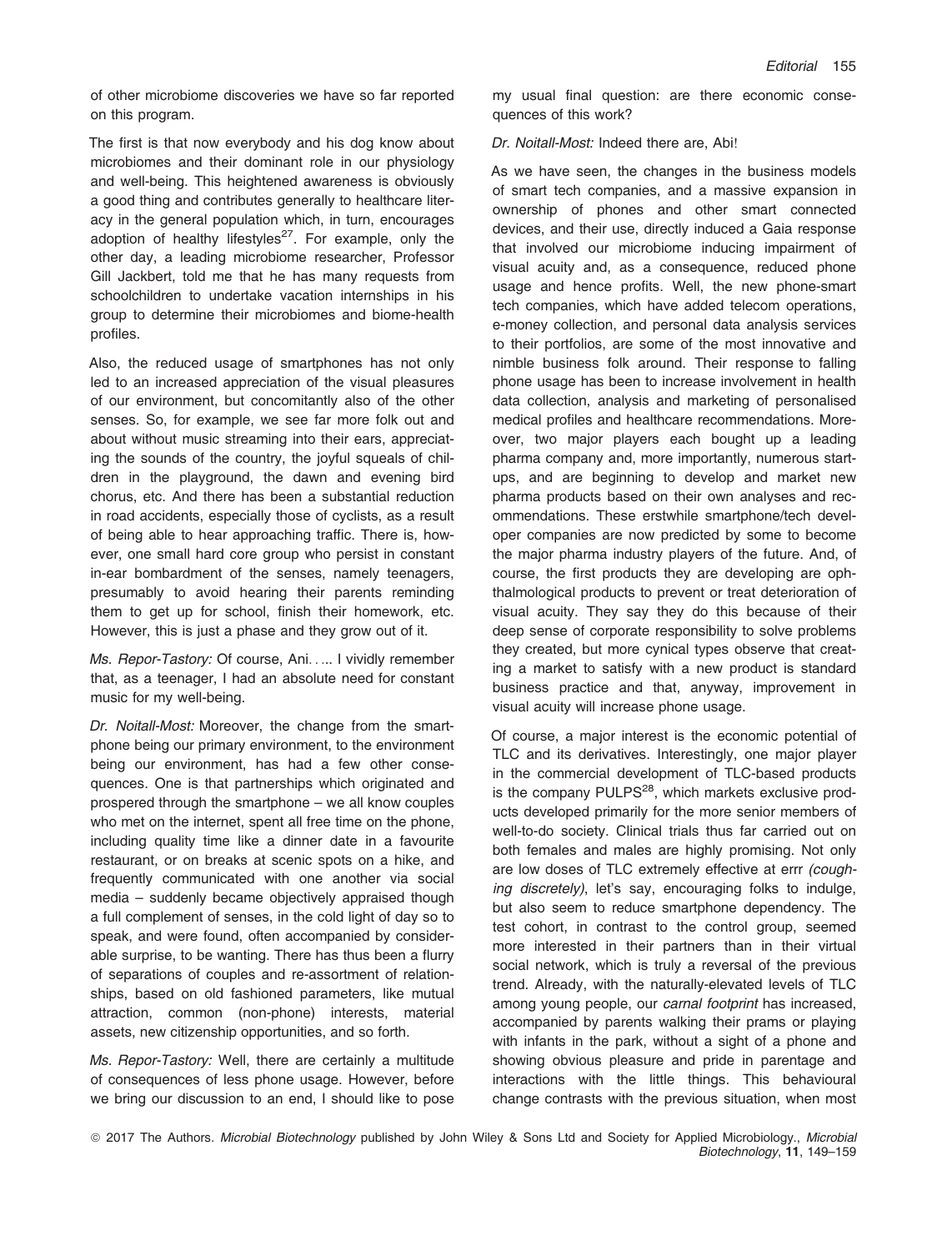parents existed in a parallel world of their smart devices and ignored their children, and also with the behaviour of the control group. So: family life as it once was, is starting to reappear, and will definitely increase when TLC comes on the market.



Ms. Repor-Tastory: Well that is just wonderful! So there is a fairy tale ending to the problem of poor eyesight!

Dr. Noitall-Most: Indeed, Abi. In this vein, I might also mention that Ditty and Joe Lee are now happily married and have three children! And in a similar vein, another application, though not a microbiological one, is the business of romance. A major consequence of the smartphone 'flood' was the disappearance of romance, flirting, etc.: there was simply no time and anything outside of peering at the screen was something to be rushed. Now, our microbiome friends have 'created' time and inclination. The problem is that we have forgotten about romance and what it entails. So now there is a rapidly growing business, dominated by folk old enough to remember, built around teaching young folk about flirting, romance, love, and physical-mental-emotional intimacies (e.g. flowers not just for decoration, dinner in a restaurant not just for business deals, handwritten cards instead of e-mails, etc.).



Fortunately, humans are characterised by an exceptional ability to rapidly learn new things, so these almost extinct characteristics will be re-discovered in a relatively short period of time.

Ms. Repor-Tastory: Yes: the art of romance is the big new trend, but I also hear that there is an explosion in office romances, which is causing a few problems in the workplace.

Dr. Noitall-Most: Indeed, Abi – every silver lining has a cloud.

And, as you are aware, the general movement away from phone dependency has created another business opportunity: phone addiction treatment centres are opening up on practically every street corner.

Another, more global, consequence of these developments is that the overall lowering of visual acuity not only reduced the ability to focus on smart device screens but also the ability to drive, so people are driving less and buying fewer cars. Roads are less congested, so road transportation is more efficient; there is less road wear and tear, so less need for road repairs, construction of new roads, and transportation infrastructure. As a result, there is more tax revenue available for investment in healthcare and the biobusiness-based economy, especially microbial biotechnology. There is also, of course, less car pollution, less greenhouse gas production and hence a slowing of global warming.

Ms. Repor-Tastory: My goodness - who would have guessed that smartphones would contribute to lower greenhouse gas production (yes, I know: it is not the phones per se, but our microbial friends mitigating our destructive behaviour)!

Dr. Noitall-Most: Amen! And last but not least: the slime produced by Phonescreenia blearyeydi has now been shown to represent a super new recyclable biomaterial for making glass opaque, for windows and glass doors where a discrete level of privacy is desired. As you know, our economy is becoming increasingly circular and the recycling of materials, especially those used in the building trade, is paramount<sup>29</sup>, and this biodegradable slime is apparently the best thing for 'opaquing' since sliced bread

Ms. Repor-Tastory: Well, Abi, such a diverse range of consequences of this microbial Gaia response to smartphones! Thank you so much for revealing how rapidly we humans can evolve if our microbiomes get involved, especially if the evolution concerns our reproduction, and we look forward to having you again as guest on the program in future.

© 2017 The Authors. Microbial Biotechnology published by John Wiley & Sons Ltd and Society for Applied Microbiology., Microbial Biotechnology, 11, 149–159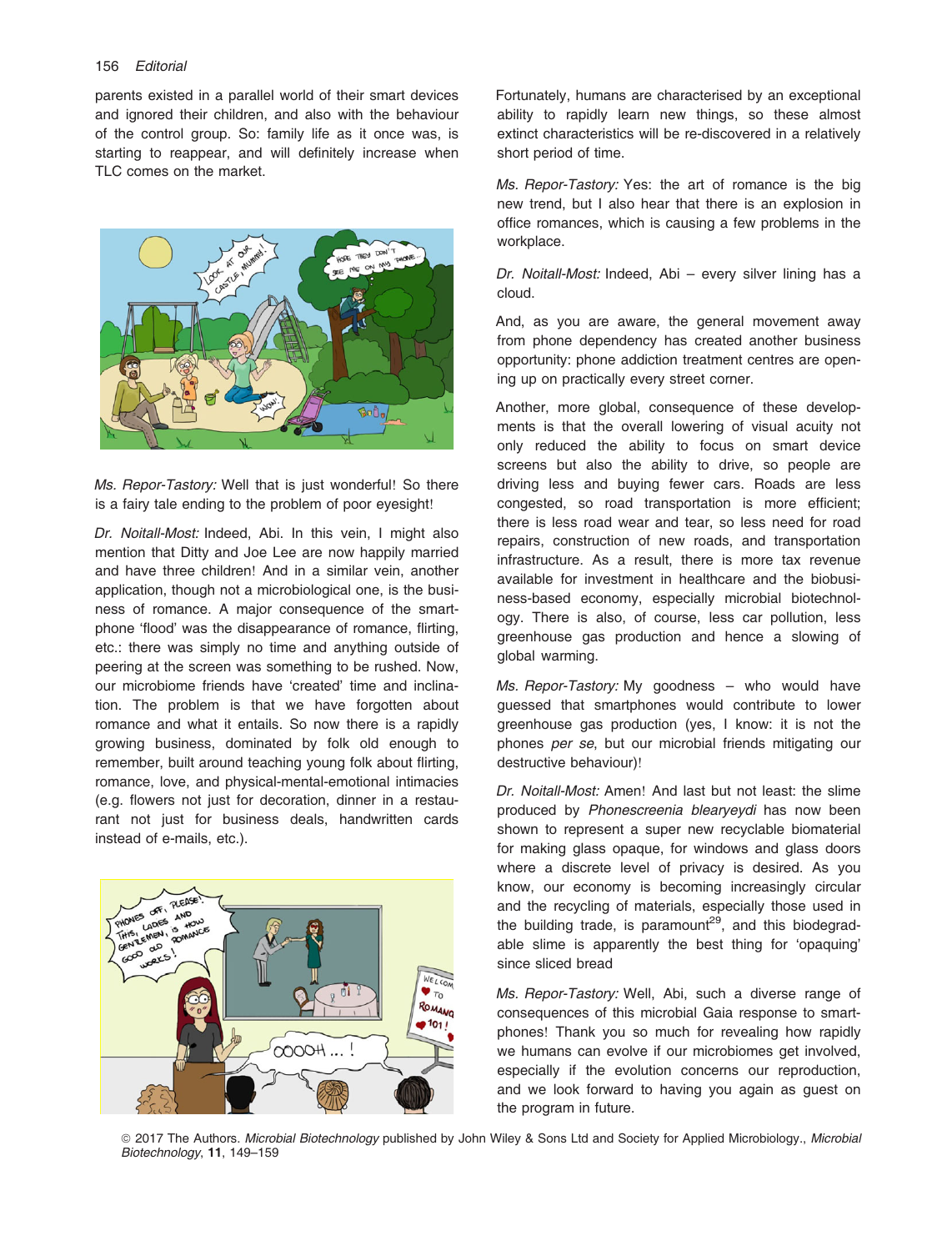#### Conflict of Interest

None declared.

++++++++

### Explanatory Notes for Online Version at [www.](http://www.theabsurdmicrobe.com) [theabsurdmicrobe.com](http://www.theabsurdmicrobe.com)

<sup>1</sup>To view previous issues of Microbiome Discoveries that Change our Lives, go to [http://www.theabsurdmic](http://www.theabsurdmicrobe.com/discoveries-oldstuff/) [robe.com/discoveries-oldstuff/](http://www.theabsurdmicrobe.com/discoveries-oldstuff/) or see Timmis, K. and Timmis, J. K. 2017. Microbiomes, metabolic errors and detection of performance-enhancing drug abuse. Environm. Microbiol. Rep. 9: 25-26; Timmis, K., Jebok, F., Rigat, F. and Timmis, J. K. 2017. Microbiome yarns: microbiomology of curly and straight hair. Microb. Biotech. 10: 231-237; Timmis, K. and Jebok, F. 2017. Microbiome yarns: microbiomology of winter rosy face. Microb. Biotech. 10: 520-524; Timmis, K., F. Jebok, G. Molinari, M, Rohde and J. K. Timmis. 2017. Microbiome yarns: Microbiome basis of memory. Microb. Biotech. 10: 1283-1292.

 $2$ Health Warning. This article is a figment of the authors' imagination; any serious contemplation may unnecessarily perturb the reader's mental harmony.

<sup>3</sup> any possible resemblance of the fictional characters and organizations in this fable to a real person, organization or enterprise is coincidental and unintentional

4Dedicated to pioneering microbiome researchers, especially those exploring potential contributions of microbiomes to human behaviour, Vilfredo Pareto<sup>18</sup>, James Lovelock (Gaia) $^{23}$ , and pioneering xenoestrogen microbiologists. We are most grateful to James Kenneth Timmis for insightful editorial suggestions, and support of LL by 295741.

<sup>5</sup> http://www.theabsurdmicrobe.com/discoveries/

<sup>6</sup> youngest daughter of the renowned Dr. Noitall, see e.g. Koshland, D. E., Jr. 1994. Editorial: A simple proposal for health care rationing. Science 264: 1515

 $7$ Timmis, K., Timmis, J. K. and Timmis, J. K. 2027. Microbiome-orchestrated and accelerated human evolution: the example of MAGASP. Microb. Biotech. 104: 69-96.

8Santa Lucia: patron saint of vision: [http://www.stlucy](http://www.stlucy-campbell.org/about-staint-lucy/)[campbell.org/about-staint-lucy/](http://www.stlucy-campbell.org/about-staint-lucy/)

<sup>9</sup> Sainte Odile: https://en.wikipedia.org/wiki/Odile\_of [Alsace](https://en.wikipedia.org/wiki/Odile_of_Alsace)

<sup>10</sup> Antoine Danchin, personal communication

 $11$ No, sorry: this is not *Phonescreenia blearyeydi*, but L7, a Pseudomonas jensenii strain isolated from plant litter by K. Timmis and characterized by G. Molinari and M. Rohde. Its well-endowed slime production predestined it to play the role of P. blearyeydi, which is of course a figment of our imagination.

<sup>12</sup> World Health Organization. 2015. Global action plan on antimicrobial resistance.

<sup>13</sup> e.g.<http://www.wikihow.com/Exercise-Your-Eyes>

<sup>14</sup> [http://ec.europa.eu/eurostat/statistics-explained/index.](http://ec.europa.eu/eurostat/statistics-explained/index.php/Fertility_statistics) [php/Fertility\\_statistics;](http://ec.europa.eu/eurostat/statistics-explained/index.php/Fertility_statistics) [https://www.irishtimes.com/news/](https://www.irishtimes.com/news/science/why-is-europe-losing-the-will-to-breed-1.2644169) [science/why-is-europe-losing-the-will-to-breed-1.2644169](https://www.irishtimes.com/news/science/why-is-europe-losing-the-will-to-breed-1.2644169)

<sup>15</sup> e.g. [https://www.niehs.nih.gov/health/topics/agents/](https://www.niehs.nih.gov/health/topics/agents/endocrine/index.cfm) [endocrine/index.cfm;](https://www.niehs.nih.gov/health/topics/agents/endocrine/index.cfm) Snyder, S. A., et al. 2003. Pharmaceuticals, personal care products, and endocrine disruptors in water: implications for the water industry. Environm. Engin. Sci. 20: 449-469; Toppari, J., et al. 1996. Male reproductive health and environmental xenoestrogens. Environ. Health Perspect. 104: 741-803; Götz, F., Thieme, S. and Dörner, G. 2001. Female infertility  $$ effect of perinatal xenoestrogen exposure on reproductive functions in animals and humans. Folia Histochem. Cytobiol. 39: 40-43: Possemiers, S. and Verstraete, W. 2009. Oestrogenicity of prenylflavonoids from hops: activation of pro-oestrogens by intestinal bacteria. Environ Microbiol Rep. 1: 100-9.

<sup>16</sup> Friberg TR, Braunstein RA, Bressler NM. 1995. Sudden Visual Loss Associated with Sexual Activity. Arch Ophthalmol. 113:738–742.

 $17$ No, sorry: this is not Casanovia resplendenti, but Enterococcus faecium strain E315, isolated by Gabriella Molinari while in Italy and reported in Romero-Tabarez, M., et al. 2006. 7-O-malonyl macrolactin A, a new macrolactin antibiotic from Bacillus subtilis active against methicillin-resistant Staphylococcus aureus, vancomycinresistant enterococci, and a small colony variant of Burkholderia cepacia. Antimicrob. Agents. Chemother. 50: 1701-1709. Its enteric habitat and stunning beauty preordained it for the role of C. resplendenti, which is of course a figment of our imagination.

<sup>18</sup> Pareto, V. 1896/7. Cours d'économie politique, Université de Lausanne, [\(https://www.institutcoppet.org/](https://www.institutcoppet.org/2012/05/08/cours-deconomie-politique-1896-de-vilfredo-pareto) [2012/05/08/cours-deconomie-politique-1896-de-vilfredo-pa](https://www.institutcoppet.org/2012/05/08/cours-deconomie-politique-1896-de-vilfredo-pareto) [reto](https://www.institutcoppet.org/2012/05/08/cours-deconomie-politique-1896-de-vilfredo-pareto)); [https://en.wikipedia.org/wiki/Pareto\\_principle,](https://en.wikipedia.org/wiki/Pareto_principle) with abject apologies to Vilfredo for this wanton distortion of his Principle. For a microbial example of the Principle, see Pelz, O., et al. 1999. Towards elucidation of microbial community metabolic pathways: unravelling the network of carbon sharing in a pollutant-degrading bacterial consortium by immunocapture and isotopic ratio mass spectrometry. Environm. Microbiol., 1: 167- 174.

<sup>19</sup> <http://www.theabsurdmicrobe.com/recurring-characters/>

<sup>20</sup> terms derived by Fidget from completed questionnaires to develop his, by now, famous formula for FDIPA are:

 $Y = aqe$  of sexually active individual

 $C =$  charm term which encapsulates attractiveness to potential partners; approximated by the number of phone numbers of potential partners in the contacts list  $O = a$  term that accounts for regular **opportunities** relating to the degree of exposure to potential carnal partners

<sup>© 2017</sup> The Authors. Microbial Biotechnology published by John Wiley & Sons Ltd and Society for Applied Microbiology., Microbial Biotechnology, 11, 149–159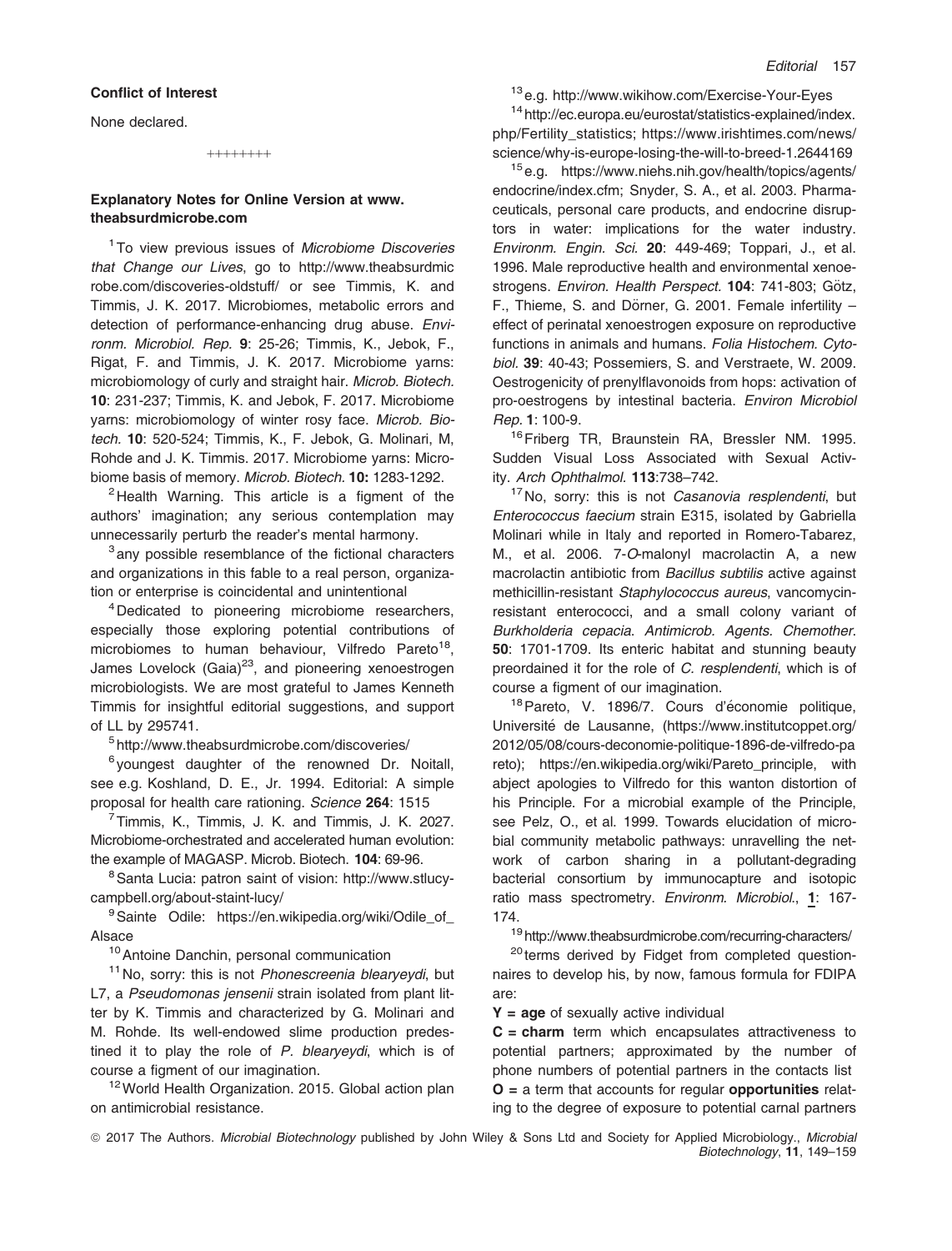in the workplace, charity work, social activities (clubbing, partying), hobbies, professional or personal travel (especially conventions); approximated by the number of people in the activity in which most time is spent.

 $I = a$  term that accounts for **irrequiar opportunities**. such as student Spring breaks, hen/stag parties, political conventions, to meet potential carnal partners; approximated by the number of selfies taken that are not shared with family

Eeek = lust factor that takes into account the degree of chemical-biological attraction between potential partners and includes consumption of performance-enhancing drugs; approximated by the number of SMS messages per day to the partner of the day

B = boldness and inclination to take risks; approximated by the number of traffic violations per year, averaged over 3 years

 $F =$  Fornication uncertainty constant  $-$  a variable term that takes into account headaches, stress, distractions like smartphone alerts, changes in the weather, preoccupation about the next meal or dinner party, worries about weight gain or the development of crow's feet. It has a fixed value of  $\pi^{2/3}$ 

 $P =$  Pickle constant – a variable that compensates for the influence of alcohol intake and that accounts for the opposing effects of recreational drinking, namely that modest amounts lower inhibitions and increase social animation, and hence favour uninhibited encounters, whereas less modest amounts progressively reduce the capacity to competently perform any act requiring more than squinting at the world in amazement. The extreme form of this, prior to permanent shutdown of all essential organs, is 'pickled', in which any act of will is impossible. Values range from 6 (least inhibition with maximal coherence) to minus 10 (pickled) and approximated from the average number of alcohol units consumed as follows: 0 units = value of 2, 1-3 units = 4, 4-6 units = 6, 6-12 units  $= 2$ , 13-20 units  $= 0$ , and 20+ units  $= -10$ .

 $D = a$  demotivation term relating to professional, personal and social disappointments; approximated by the number of dating refusals per year plus the number of refusals of a salary increase over the previous 5-year period.

A = assertiveness-forwardness, approximated by the number of notches (male) or discrete marker hearts (female) on the bedpost:

For those readers whose visual acuity is insufficient to provide a clear view of Fidget's famous equation on his white board, we reproduce it here in large print and high def.:

in order that its eloquent simplicity may be fully appreciated.

The Pickle factor P and Age Y have optimal values at 5 and 30 respectively. Deviations from this are associated with decreasing scores. Hence, these variables were centred at the optimal value, squared and inverted. The reduction in performance is approximately linear with  $F$  and  $D$ , hence these variables are applied with a negative sign. The cumbersome variable normalization issues are ignored to achieve simplicity and computational efficiency, and only non-negative scores are allowed before exponentiation. The index is calculated per study subject. This modified diversity equation then provides the frequency of nonzero scores, and overall diversity of the scores with different choices of the  $\alpha$  parameter; with  $\alpha = 0$  we get the frequency of nonzero scores for each subject. Positive values  $\alpha > 0$ yield diversity scores with increasing emphasis on the most dominantly scoring questions. The frequency and diversity scores can be compared to sexual activity and the TLC level in faecal samples  $(x)$ , with sex  $(s)$  as a confounding effect in appropriate generalized linear models.

 $21$  e.g. Timmis, K., de Lorenzo, V., Verstraete, W., Ramos, J. L., Danchin, A., Brüssow, H., Singh, B. K. and Timmis, J. K. 2017. The contribution of microbial biotechnology to economic growth and employment creation. Microb. Biotech. 10: 1137-1144.

<sup>22</sup> Timmis, K., Jebok, F., Molinari, G., Rohde, M. and Timmis, J. K. 2017. Microbiome yarns: microbiome basis of memory. Microb. Biotech. 10: 1283-1292.

 $23$  Lovelock, J. 2000. Gaia – a new look at life on Earth. Oxford University Press

 $24$  e.g. Yoshimoto, T. et al. (2004) Degradation of estrogens by Rhodococcus zopfii and Rhodococcus equi isolates from activated sludge in wastewater treatment plants. Appl. Environ. Microbiol. 70: 5283–5289; Haiyan, R., Shulan, J., Ahmad, N., Dao, W. and Chengwu, C. 2007. Degradation characteristics and metabolic pathway of 17alpha-ethinylestradiol by Sphingobacterium sp. JCR5. Chemosphere 66: 340-346

 $^{25}$ No, sorry: this is not *Oestrogobbla furiosus* but goes under the moniker of 77H. It was isolated by Ken Timmis, Joan Timmis and Balbina Nogales from the phyllosphere of some gorgeous plant or other on the beautiful campus of the University of the Balearic Isles, while KT was a short-term postdoc of BN, to whom he expresses infinite gratitude, and to the UIB for a grant

$$
\text{FDIPA} = \max \left( 0, \sum_{i \in \{A, B, C, O, I, E e e k\}} i^{\alpha} - \sum_{i \in \{D, F\}} i^{\alpha} + \frac{1}{(P - 30)^{2\alpha}} + \frac{1}{(Y - 5)^{2\alpha}} \right) \right)^{1/(1 - \alpha)}
$$

<sup>© 2017</sup> The Authors. Microbial Biotechnology published by John Wiley & Sons Ltd and Society for Applied Microbiology., Microbial Biotechnology, 11, 149–159